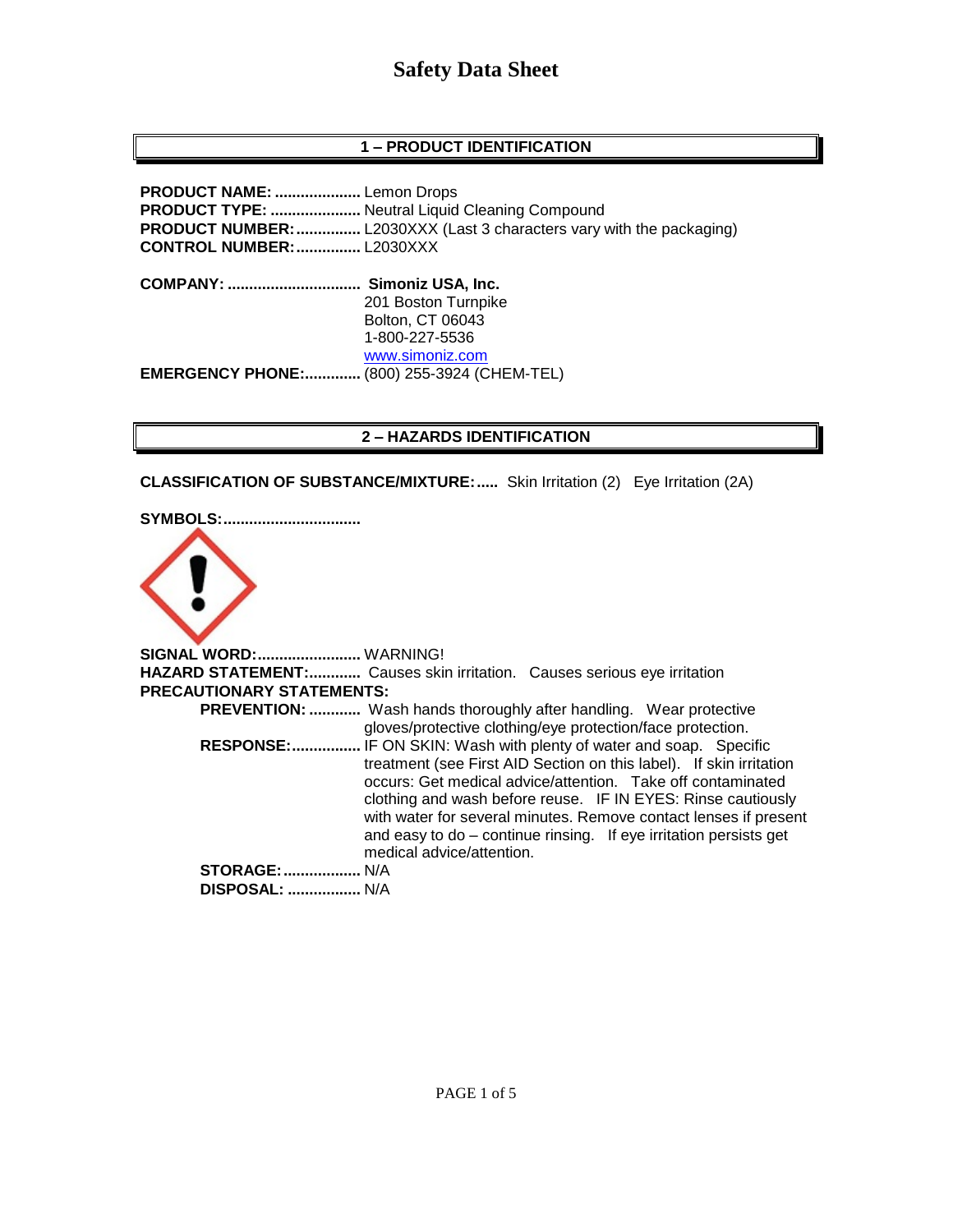# **3 – COMPOSITION / INFORMATION ON INGREDIENTS**

**INGREDIENT C.A.S. NUMBER** Water 7732-18-5 Sodium Dodecylbenzene Sulfonate 25155-30-0 Sodium Alpha Olefin Sulfonate 68439-57-6 Lemon Fragrance Not Listed

Percentages of ingredients are being withheld as trade secret information. This information will be disclosed as necessary to authorized individuals.

# **4 – FIRST-AID MEASURES**

|                        | <b>BREATHING (INHALATION):</b> If victim shows signs of discomfort or irritation, remove to fresh<br>air. If symptoms persist, get immediate medical attention.                                   |
|------------------------|---------------------------------------------------------------------------------------------------------------------------------------------------------------------------------------------------|
|                        | <b>SWALLOWING (INGESTION): .</b> DO NOT INDUCE VOMITING! Drink a large quantity of water or<br>milk. Do not attempt to give liquids to an unconscious person.<br>Get immediate medical attention! |
| <b>EYES: </b>          | Flush eyes with a large quantity of fresh water for at least 15<br>minutes. If irritation persists, consult a physician.                                                                          |
| <b>SKIN (DERMAL): </b> | Flush from skin and clothing with large amounts of fresh water. If<br>irritation persists, consult physician. Wash contaminated clothing<br>before wearing.                                       |

## **5 – FIRE-FIGHTING MEASURES**

|                                                                                   | <b>EXTINGUISHING MEDIA:</b> This product is non-flammable. Use extinguishing media suitable |  |
|-----------------------------------------------------------------------------------|---------------------------------------------------------------------------------------------|--|
|                                                                                   | for materials already burning.                                                              |  |
| <b>SPECIAL FIRE FIGHTING PROCEDURES: Firefighters working in areas where this</b> |                                                                                             |  |
|                                                                                   | product is present should be equipped with an approved, fully                               |  |
|                                                                                   | enclosed SCBA.                                                                              |  |
| <b>UNUSUAL FIRE AND EXPLOSION HAZARDS:  None known.</b>                           |                                                                                             |  |

# **6 – ACCIDENTAL RELEASE MEASURES**

**SPILL PROCEDURES:.............** Dike to prevent spillage into streams or sewer systems. Consult local, state and federal authorities.

**WASTE DISPOSAL: .................** As recommended by local, state and federal authorities.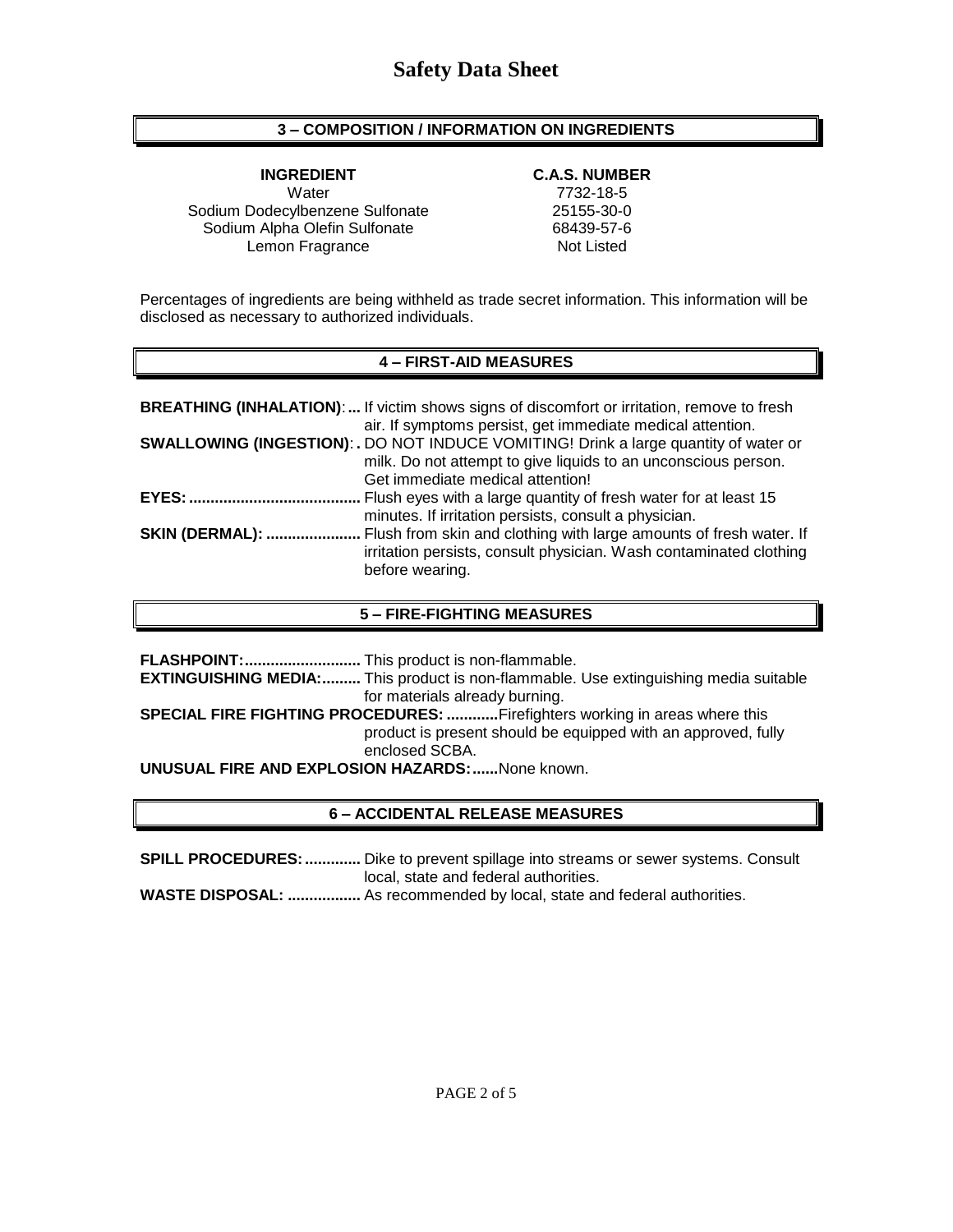#### **7 – HANDLING and STORAGE**

| <b>STORAGE:</b>  | Store in a cool, well ventilated area. Avoid overheating or                                                                                                                                                                                                              |
|------------------|--------------------------------------------------------------------------------------------------------------------------------------------------------------------------------------------------------------------------------------------------------------------------|
|                  | freezing.                                                                                                                                                                                                                                                                |
| <b>HANDLING:</b> | Under normal use according to label instructions, special<br>protection should not be necessary. Wear eye protection if<br>product is likely to splash. Do not place this product in an<br>unmarked container! Keep away from children! Spilled material is<br>slippery. |

#### **8 – EXPOSURE CONTROLS / PERSONAL PROTECTION**

**RESPIRATORY PROTECTION:**Not usually needed in well-ventilated areas. If needed, use a NIOSH approved respirator.

**PROTECTIVE CLOTHING:.......** Nitrile or PVC gloves, and chemical splash goggles.

**ADDITIONAL MEASURES: ......** Under normal use according to label instructions, special protection should not be necessary. Wear eye protection if product is likely to splash.Do not place this product in an unmarked container! Keep away from children! Spilled material is slippery.

# **INGREDIENT C.A.S. NUMBER PEL**

Sodium Dodecylbenzene Sulfonate 25155-30-0 No limits established Sodium Alpha Olefin Sulfonate 68439-57-6 No limits established Lemon Fragrance Not Listed No limit established

| Water                | 7732-18-5  | No limits established |
|----------------------|------------|-----------------------|
| cylbenzene Sulfonate | 25155-30-0 | No limits established |
| ha Olefin Sulfonate  | 68439-57-6 | No limits established |
| n Fragrance          | Not Listed | No limit established  |

#### **9 – PHYSICAL / CHEMICAL PROPERITES**

|                                                  | <b>APPEARANCE &amp; ODOR: </b> Slightly viscous green transparent liquid. Lemon fragrance. |
|--------------------------------------------------|--------------------------------------------------------------------------------------------|
| <b>ODOR THRESHOLD:  N/A</b>                      |                                                                                            |
|                                                  |                                                                                            |
| MELTING POINT:  210 degrees F.                   |                                                                                            |
| <b>FREEZING POINT:  N/A</b>                      |                                                                                            |
| <b>BOILING POINT:</b> 210 degrees F.             |                                                                                            |
| <b>BOILING POINT RANGE: N/A</b>                  |                                                                                            |
| FLASHPOINT: This product is non-flammable.       |                                                                                            |
| <b>EVAPORATION RATE:  N/A</b>                    |                                                                                            |
| FLAMMABILITY (solid/gas): N/A                    |                                                                                            |
| <b>EXPLOSION LIMITS:  N/A</b>                    |                                                                                            |
| VAPOR PRESSURE:  N/A                             |                                                                                            |
| VAPOR DENSITY (AIR=1): Greater than 1.           |                                                                                            |
| <b>SPECIFIC GRAVITY:  1.02</b>                   |                                                                                            |
| <b>SOLUBILITY IN WATER:  Completely soluble.</b> |                                                                                            |
| <b>PARTITION COEFFICIENT:  N/A</b>               |                                                                                            |
|                                                  |                                                                                            |
|                                                  | Slight body                                                                                |
|                                                  | PAGE 3 of 5                                                                                |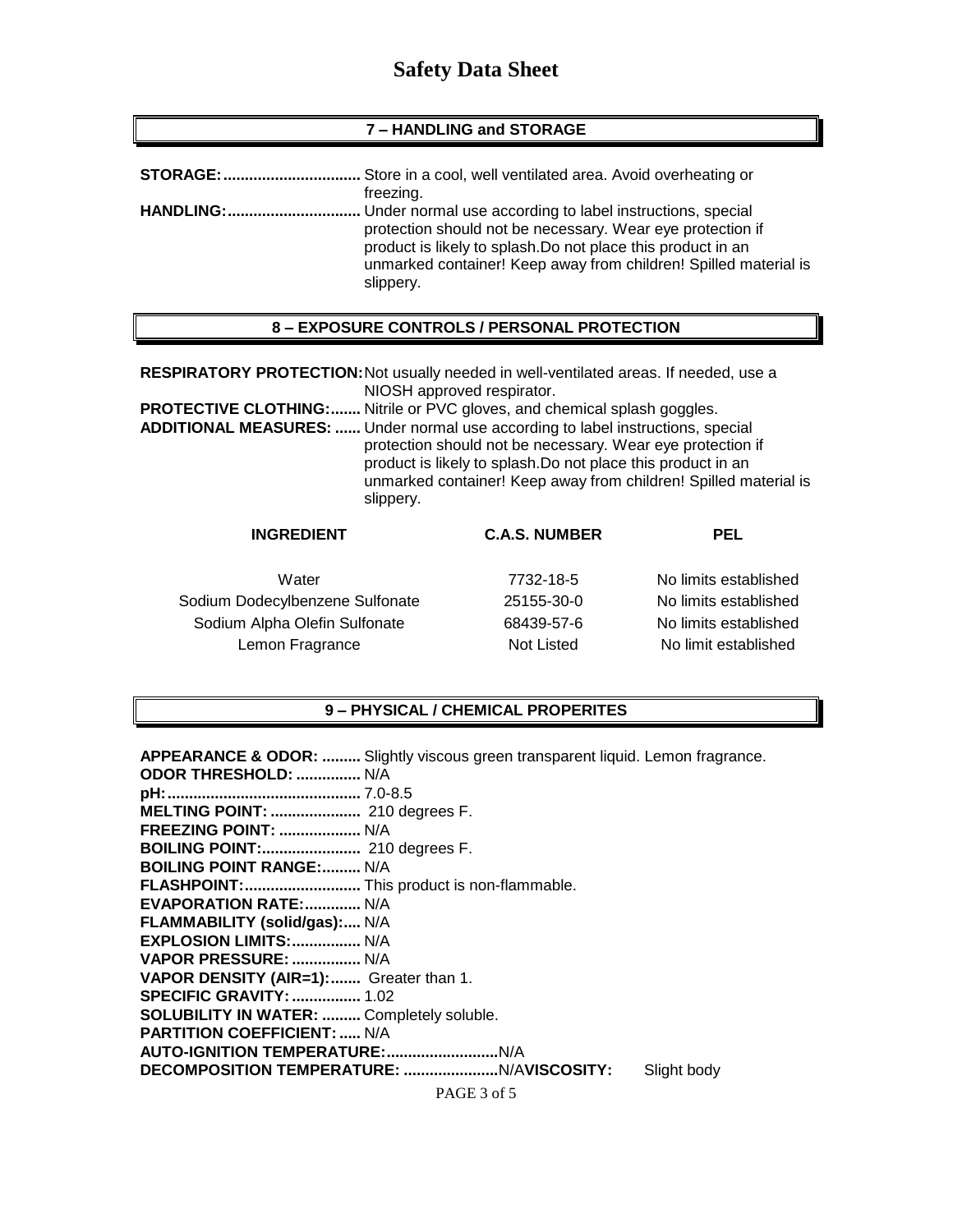# **10 – STABILITY and REACTIVITY**

**STABILITY:...............................** Stable under normal conditions. HAZARDOUS DECOMP.: ......... This product not known to polymerize. **INCOMPATIBILITY:..................** Do not mix with other chemicals.

# **11 – TOXICOLOGICAL INFORMATION**

**ROUTE(S) OF ENTRY:.............** Ingestion. Not likely to be inhaled in dangerous amounts. **LISTED CARCINOGEN: ...........** None over 0.1%. **MEDICAL CONDITION AGGRAVATED:..................**May aggravate pre-existing dermatitis. **INHALATION:............................** Not likely to be inhaled in hazardous amounts. Maintain adequate ventilation in the work area. **INGESTION:..............................** This material can cause irritation to the stomach and esophagus if ingested. **EYES:........................................** May cause eye irritation. **SKIN (DERMAL): ......................** This product may cause irritation or redness of the skin. **ACUTE TOXICITY\* (ORAL):…… .............................**>2000 mg/kg **ACUTE TOXICITY\* (DERMAL):.. .............................**>2000 mg/kg **ACUTE TOXCITY\* (INHALATION):..........................**>20,000 ppm V (Gas), >20 mg/l (Vapor), >5 mg/l (Dust)

**\***Determined using the additivity formula for mixtures (GHS Purple Book, 3.1.3.6)

### **12 – ECOLOGICAL INFORMATION**

# **ENVIRONMENTAL FATE AND DISTRIBUTION:** N/A

# **13 –DISPOSAL CONSIDERATIONS**

**WASTE DISPOSAL: .................** As recommended by local, state and federal authorities.

# **14 – TRANSPORTATION INFORMATION**

**PROPER SHIPPING NAME:.....** Not D.O.T. regulated. **HAZARD CLASS:...................... UN/NA NUMBER: ..................... PACKAGING GROUP :.............**

# **15 - REGULATIONS**

Contents of this MSDS comply with the OSHA Hazard Communication Standard 29CFR 1910.1200

PAGE 4 of 5